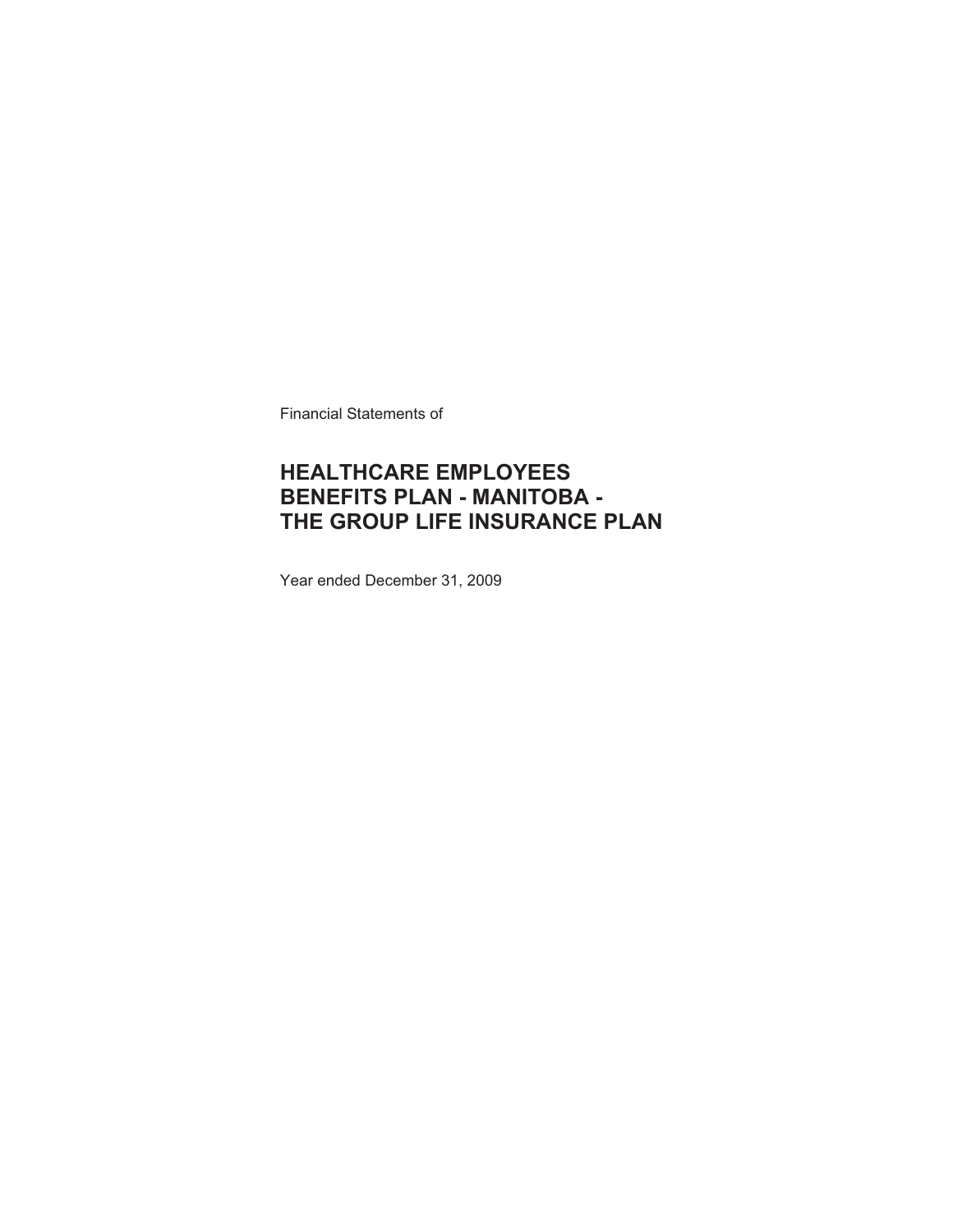

KPMG LLP<br>
Chartered Accountants<br>
Chartered Accountants<br>
Tax (204) 957-0808 **Chartered Accountants** Suite 2000 – One Lombard Place **Internet www.kpmg.ca** Winnipeg MB R3B 0X3 Canada

### **AUDITORS' REPORT**

To the Board of Trustees of Healthcare Employees Benefits Plan - Manitoba - The Group Life Insurance Plan

We have audited the statement of net assets of Healthcare Employees Benefits Plan - Manitoba - The Group Life Insurance Plan as at December 31, 2009 and the statement of changes in net assets for the year then ended. These financial statements are the responsibility of the Plan's management. Our responsibility is to express an opinion on these financial statements based on our audit.

We conducted our audit in accordance with Canadian generally accepted auditing standards. Those standards require that we plan and perform an audit to obtain reasonable assurance whether the financial statements are free of material misstatement. An audit includes examining, on a test basis, evidence supporting the amounts and disclosures in the financial statements. An audit also includes assessing the accounting principles used and significant estimates made by management, as well as evaluating the overall financial statement presentation.

In our opinion, these financial statements present fairly, in all material respects, the net assets of the Plan as at December 31, 2009 and the changes in its net assets for the year then ended in accordance with Canadian generally accepted accounting principles.

 $KPMG$  11P

Chartered Accountants

Winnipeg, Canada May 28, 2010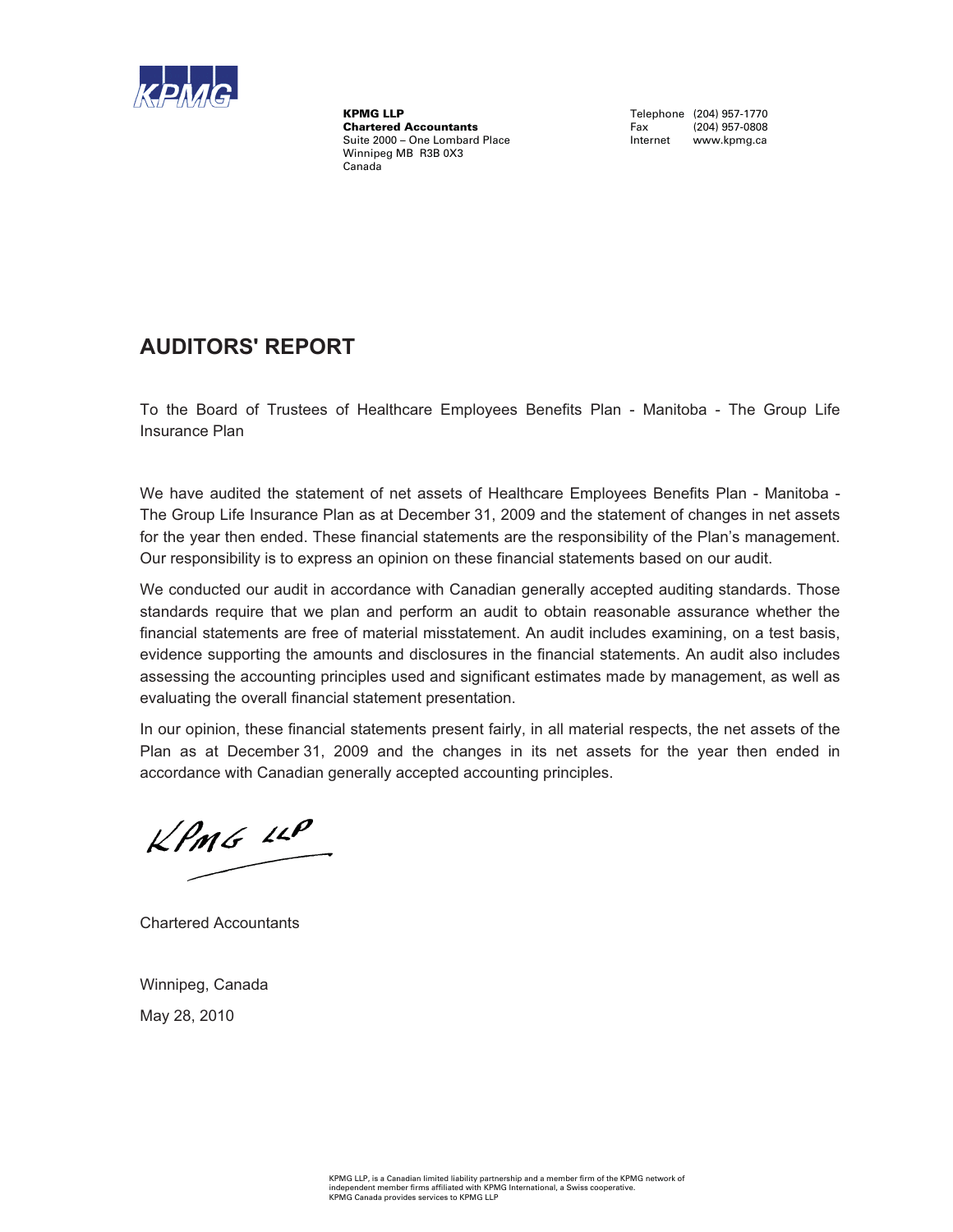**Statement of Net Assets** 

#### December 31, 2009, with comparative figures for 2008

|                                                                           |    | <b>Active Plan</b>      |    | Paid-up Plan           |              | 2009<br>Total            | 2008<br>Total            |
|---------------------------------------------------------------------------|----|-------------------------|----|------------------------|--------------|--------------------------|--------------------------|
| Assets                                                                    |    |                         |    |                        |              |                          |                          |
| Cash                                                                      | S  | 1,034,454               | S  | 168,825                | \$           | 1,203,279                | \$<br>1,052,598          |
| Premiums receivable                                                       |    | 559,136                 |    |                        |              | 559,136                  | 546,955                  |
| Investments, at market value<br>(note 4):                                 |    |                         |    |                        |              |                          |                          |
| Equity pooled funds<br>Bond pooled funds                                  |    | 9,674,713<br>20,744,809 |    | 5,821,322<br>3,607,344 |              | 15,496,035<br>24,352,153 | 13,659,041<br>22,269,105 |
| Prepaid expenses                                                          |    | 4,820                   |    |                        |              | 4,820                    | 3,075                    |
| Due to (from) plans                                                       |    | 12,198                  |    | (12, 198)              |              |                          |                          |
| Due from The Great-West Life<br>Assurance Company (note 5)                |    | 3,016,340               |    |                        |              | 3,016,340                | 536,796                  |
| Capital assets (note 6)                                                   |    |                         |    |                        |              |                          | 520                      |
|                                                                           | s. | 35,046,470              | S  | 9,585,293              | $\mathsf{s}$ | 44,631,763               | \$<br>38,068,090         |
| Liabilities and Net Assets<br>Premiums payable and accrued<br>liabilities | \$ | 721,489                 | \$ | 8,536                  | \$           | 730,025                  | \$<br>1,373,580          |
| Due to Healthcare Employees                                               |    |                         |    |                        |              |                          |                          |
| Pension Plan - Manitoba (note 11)                                         |    | 14,792                  |    |                        |              | 14,792                   | 15,249                   |
| Obligations for (note 8):<br>Future paid-up insurance                     |    |                         |    | 8,201,000              |              | 8,201,000                |                          |
| Disability life waiver                                                    |    | 12,358,000              |    |                        |              | 12,358,000               | 7,381,000<br>11,144,000  |
| <b>IBNR</b>                                                               |    | 1,296,000               |    |                        |              | 1,296,000                | 1,382,000                |
|                                                                           |    | 13,654,000              |    | 8,201,000              |              | 21,855,000               | 19,907,000               |
|                                                                           |    | 14,390,281              |    | 8,209,536              |              | 22,599,817               | 21,295,829               |

|                                                                           | 35.046.470 | 9.585.293 | 44.631.763 | 38.068.090 |
|---------------------------------------------------------------------------|------------|-----------|------------|------------|
|                                                                           | 20,656,189 | 1,375,757 | 22.031.946 | 16,772,261 |
| Unrestricted fund                                                         | 13,356,189 | 375,757   | 13,731,946 | 9,071,741  |
| (note 9)                                                                  | 7,300,000  | 1,000,000 | 8,300,000  | 7,700,000  |
| Net assets represented by:<br>Capital fund<br>Internally restricted funds |            |           |            | 520        |
|                                                                           |            |           |            |            |

See accompanying notes to financial statements.

Approved by the Trustees:  $\alpha$ Chair

Vice-Chair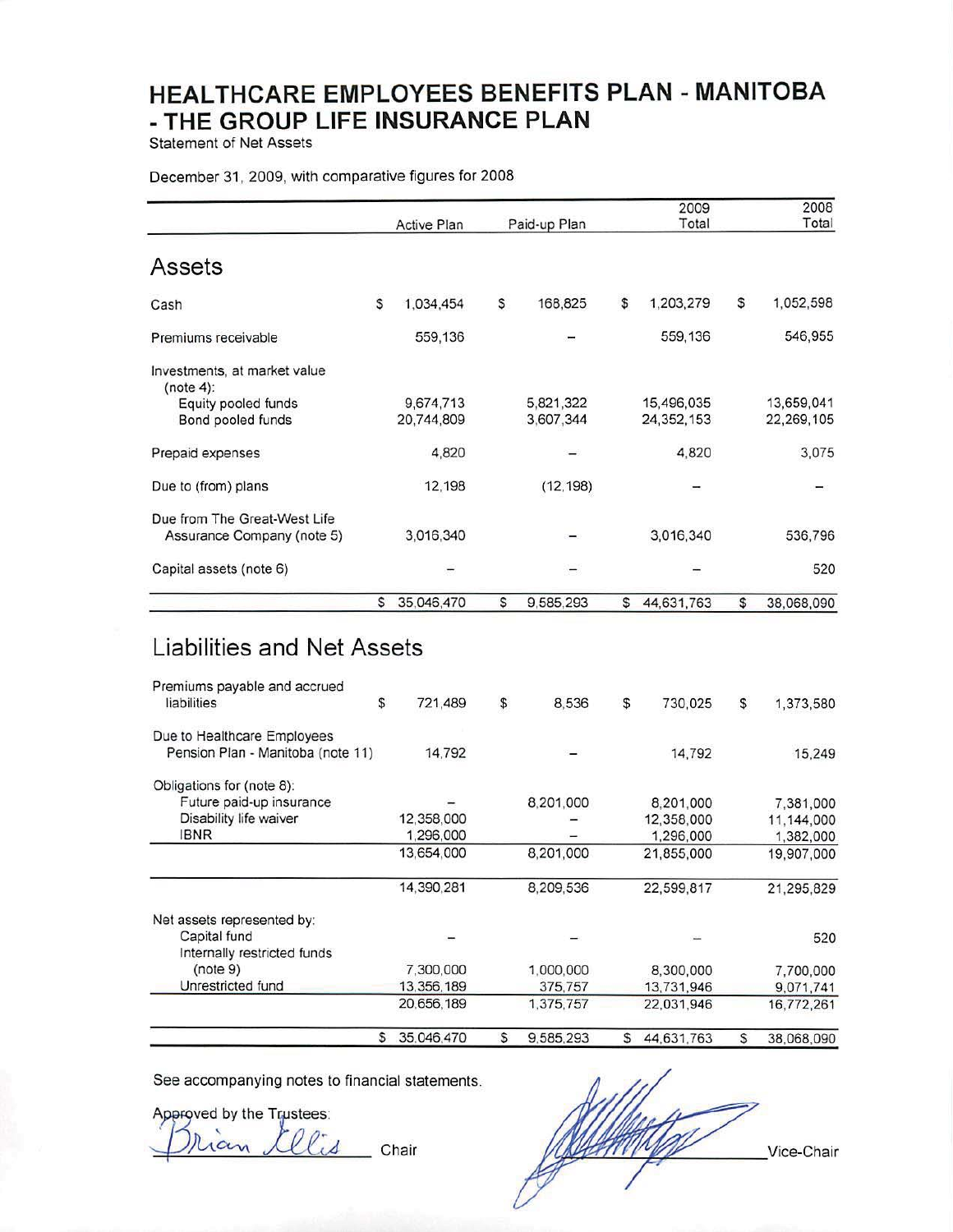Statement of Changes in Net Assets

Year ended December 31, 2009, with comparative figures for 2008

|                                  |                    |               | 2009           | 2008              |
|----------------------------------|--------------------|---------------|----------------|-------------------|
|                                  | <b>Active Plan</b> | Paid-up Plan  | Total          | Total             |
| Increases:                       |                    |               |                |                   |
| Premiums                         | \$9,245,049        | \$            | \$9,245,049    | 8,639,334<br>\$   |
|                                  |                    | 1,500,607     |                |                   |
| Investment income (loss)         | 3,156,827          |               | 4,657,434      | (3,044,900)       |
|                                  | 12,401,876         | 1,500,607     | 13,902,483     | 5,594,434         |
| Decreases:                       |                    |               |                |                   |
| Claims incurred                  | 5,336,797          | 256,435       | 5,593,232      | 8,112,715         |
| Amortization of capital assets   | 520                |               | 520            | 24,059            |
| Administrative - HEBP (note 11)  | 471,479            | 24,815        | 496,294        | 317,365           |
| Administrative and interest -    |                    |               |                |                   |
| <b>Great-West Life</b>           | 306,045            | 5,561         | 311,606        | 421,615           |
| Stop loss premiums [note 10(d)]  | 193,359            |               | 193,359        | 183,000           |
| Investment manager fees          | 76,171             | 23,616        | 99,787         | 98,761            |
|                                  | 6,384,371          | 310,427       | 6,694,798      | 9,157,515         |
|                                  |                    |               |                |                   |
| Net increase (decrease) prior to |                    |               |                |                   |
| changes in obligations           | 6,017,505          | 1,190,180     | 7,207,685      | (3,563,081)       |
| Changes in obligations for:      |                    |               |                |                   |
| Disability life waiver           | (1,214,000)        |               | (1,214,000)    | (812,000)         |
| Future paid-up insurance         |                    | (820,000)     | (820,000)      | (450,000)         |
| <b>IBNR</b>                      | 86,000             |               | 86,000         | 103,000           |
|                                  |                    |               |                |                   |
| Increase (decrease) in net       |                    |               |                |                   |
| assets                           | 4,889,505<br>S     | \$<br>370,180 | 5,259,685<br>S | (4,722,081)<br>S. |
|                                  |                    |               |                |                   |

|                                                      | Active Plan     | Unrestricted<br>fund | Paid-up Plan |   | Internally<br>restricted<br>fund | Capital<br>fund |    | 2009<br>Total | 2008<br>Total    |
|------------------------------------------------------|-----------------|----------------------|--------------|---|----------------------------------|-----------------|----|---------------|------------------|
| Net assets, beginning of<br>year                     | \$<br>8.966.164 | \$                   | 105,577      |   | \$7,700,000                      | \$<br>520       | \$ | 16,772,261    | \$21,494,342     |
| Increase (decrease) in net<br>assets                 | 4,890,025       |                      | 370.180      |   |                                  | (520)           |    | 5,259,685     | (4,722,081)      |
| Transfer for internally restricted<br>funds (note 9) | (500,000)       |                      | (100,000)    |   | 600.000                          |                 |    |               |                  |
| Net assets, end of year                              | 13,356,189      | S                    | 375,757      | S | 8.300.000                        |                 | S  | 22,031,946    | \$<br>16.772.261 |

See accompanying notes to financial statements.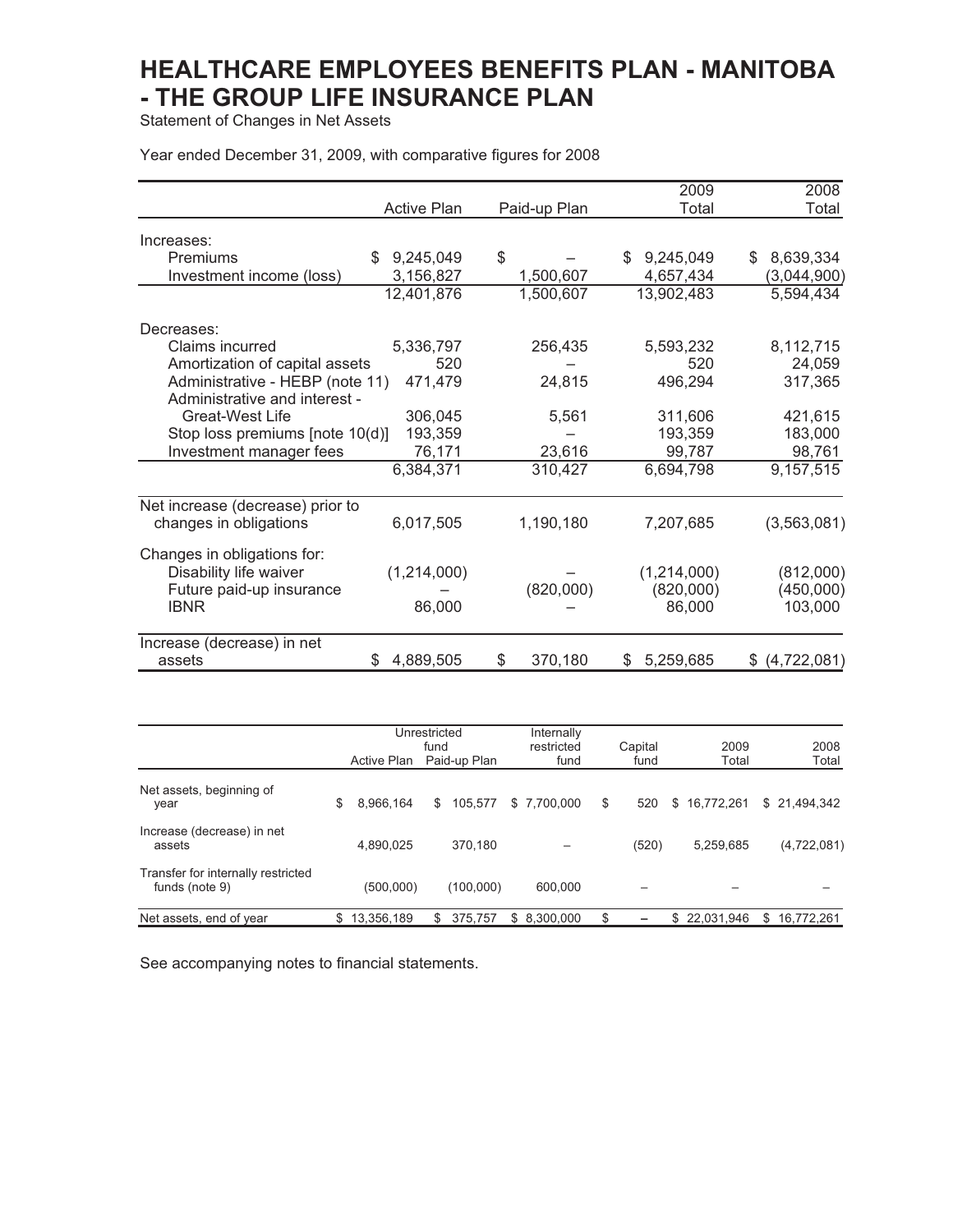Notes to Financial Statements

Year ended December 31, 2009

#### **1. General:**

The Healthcare Employees Benefits Plan - Manitoba (HEBP) is a jointly trusteed, not-for-profit organization which includes the group life insurance plan (the Plan) for healthcare employees in Manitoba.

The Plan is registered as a health and welfare trust under the *Income Tax Act* and is not subject to income taxes*.*

The group life insurance plan is a not-for-profit plan which provides basic, dependent and family life insurance and accidental death and dismemberment benefits to participating employees. The group life insurance plan is comprised of two plans: the Active Plan and the Paid-up Plan (the Plans). The Active Plan began January 1, 1983 and serves those employees who joined subsequent to that date. The Paid-up Plan is for a closed group of employees who were part of the plan prior to January 1, 1983. Claims administration for these plans is provided by The Great-West Life Assurance Company (Great-West Life).

#### **2. Significant accounting policies:**

(a) Basis of preparation:

These financial statements are prepared on a going concern basis and present the aggregate financial position of the Plan as a separate financial reporting entity, independent of the participating employers and members. Only the assets and obligations to members eligible to participate in the Plan have been included in these financial statements. These financial statements do not portray the funding requirements of the Plan or the benefit security of the individual plan members.

(b) Fund accounting:

Assets, liabilities, revenues and expenses related to the Plan's capital assets are recorded in the Capital Fund. The Internally Restricted Fund represents amounts restricted by the Board of Trustees for contribution stabilization and investment fluctuations. All other assets, liabilities, revenues and expenses are reported in the Unrestricted Fund.

(c) Investments:

The equity pooled funds and bond pooled funds are recorded at market values established by the respective fund trustee.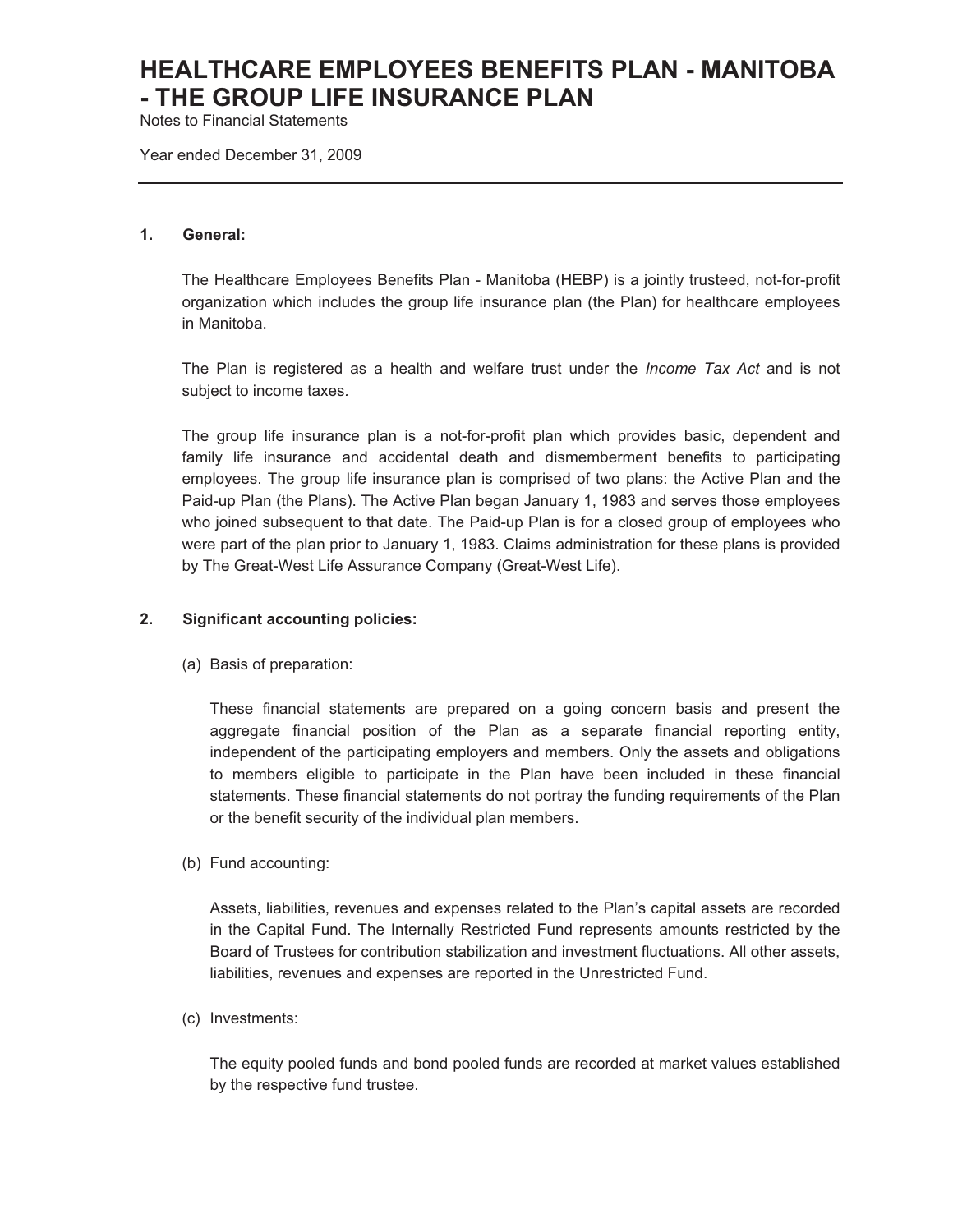Notes to Financial Statements (continued)

Year ended December 31, 2009

#### **2. Significant accounting policies (continued):**

(d) Capital assets:

Capital assets are recorded at cost less accumulated amortization. Repairs and maintenance costs are charged to expense. Betterments which extend the estimated useful life of an asset are capitalized. When a capital asset no longer contributes to the Plan's ability to provide services, its carrying amount is written-down to its residual value. Capital assets, which include computer projects in progress, will be amortized on a straight-line basis over three years as the projects are completed. Amortization expense is reported in the Capital Fund.

(e) Premiums:

Premiums recorded in the statement of changes in net assets include the employees' and employers' share of the premiums required for the group life insurance coverage. Premiums are recorded on an accrual basis.

(f) Foreign currency transactions and balances:

Assets and liabilities denominated in foreign currency are translated into Canadian dollars at the exchange rate prevailing at the financial statement date. Revenues and expenses denominated in foreign currencies are translated at the exchange rate prevailing at the transaction date.

(g) Investment income:

Investment income includes interest and dividend income as well as realized and unrealized gains and losses on investments during the year. Investment income has been accrued as reported by the issuer of the pooled funds.

(h) Transaction costs:

Transaction costs are incremental costs directly attributable to the acquisition, issue or disposal of a financial asset or financial liability. Transaction costs incurred are expensed and included in investment income.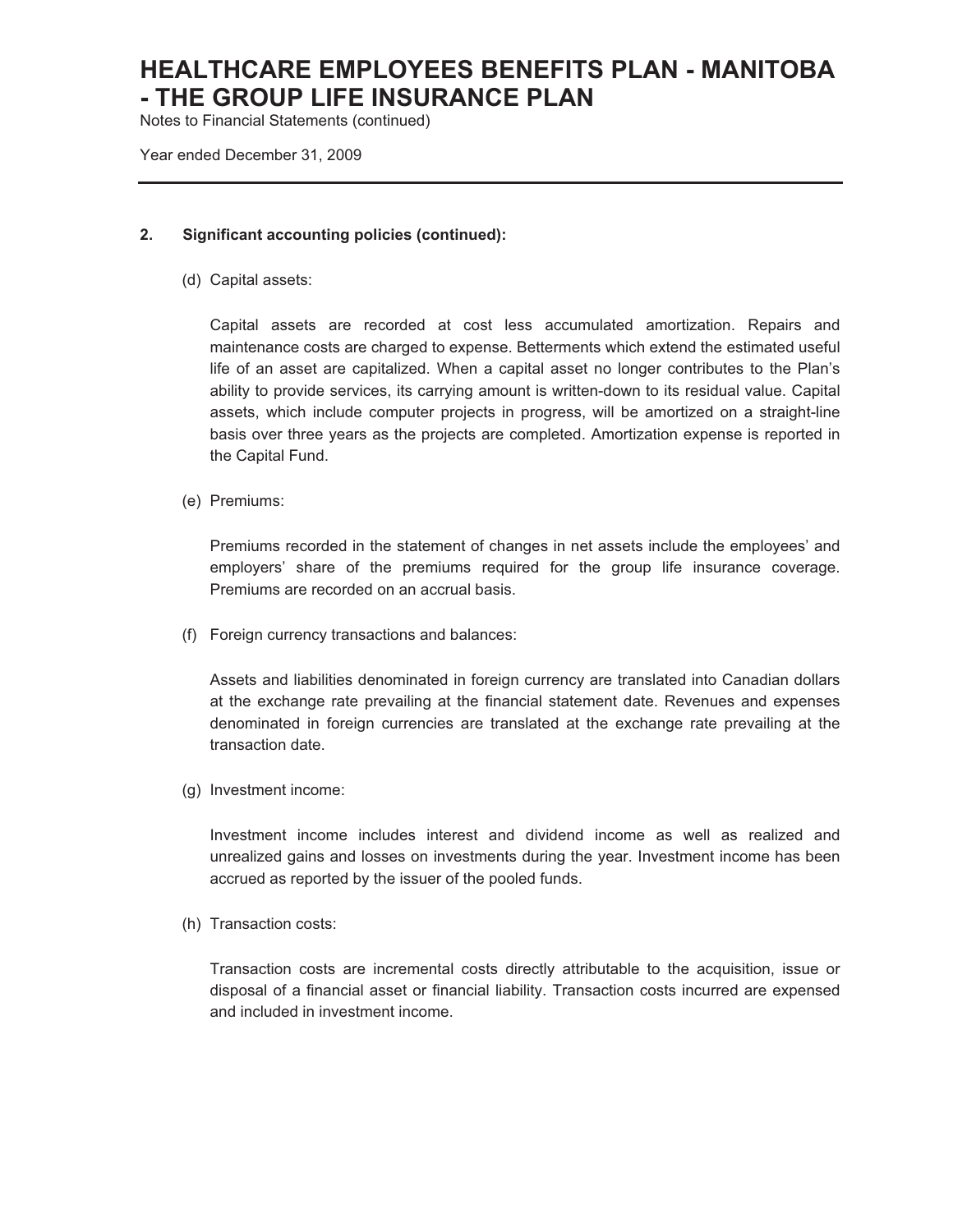Notes to Financial Statements (continued)

Year ended December 31, 2009

#### **2. Significant accounting policies (continued):**

(i) Use of estimates:

The preparation of financial statements requires management to make estimates and assumptions that affect the reported amounts of assets and liabilities, the disclosure of contingent assets and liabilities at the date of the financial statements and the reported amounts of increases and decreases in net assets during the year. Actual results could differ from those estimates.

#### **3. Change in accounting policy:**

#### *Financial Instruments - Disclosures*:

Effective January 1, 2009, the Plan adopted the amendments to Canadian Institute of Chartered Accountants (CICA) Section 3862, *Financial Instruments - Disclosures* which provides for the comprehensive disclosure of financial instruments. Amendments to this standard require all financial instruments measured at fair value to be classified into one of three levels, depending on the inputs used for valuation. The hierarchy of inputs is summarized below:

- quoted prices (unadjusted) in active markets for identical assets or liabilities (Level 1);
- $\bullet$  inputs other than quoted prices included in Level 1 that are observable for the asset or liability, either directly (i.e. as prices) or indirectly (i.e. derived from prices (Level 2); and
- inputs for the asset or liability that are not based on observable market data (unobservable inputs) (Level 3).

Changes in valuation methods may result in transfers into or out of an investment's assigned level.

The enhanced disclosures with respect to these amendments are included in note 10 (e) to the financial statements.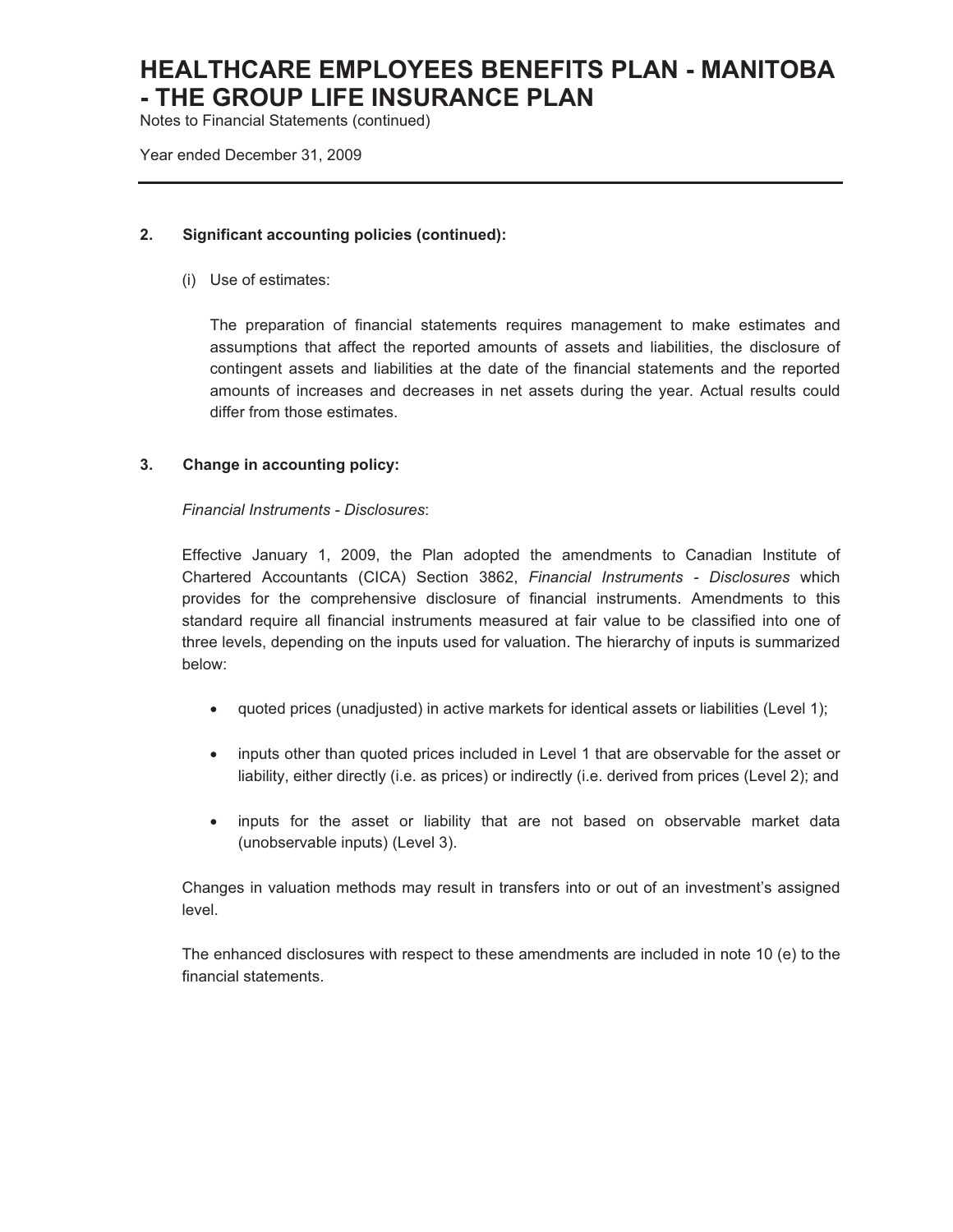Notes to Financial Statements (continued)

Year ended December 31, 2009

#### **3. Change in accounting policy (continued):**

*Credit risk and the fair value of financial assets and liabilities:* 

In January 2009, the Emerging Issue Committee (EIC) of the CICA issued EIC-173, *Credit Risk and the Fair Value of Financial Assets and Liabilities*, which clarifies that an entity's own credit risk and the credit risk of the counterparty should be taken into account in determining the fair value of financial assets and liabilities, including derivative instruments. EIC-173 is applied retrospectively without adjustment of prior periods in annual financial statements for periods ending on or after January 20, 2009. The Plan adopted this recommendation in its fair value determination effective January 1, 2009. The adoption of this guideline did not impact the Plan's changes in net assets or net assets.

#### **4. Investments:**

|                                          | Active<br>plan            | Paid-up<br>plan        | 2009<br>Total              | 2008<br>Total              |
|------------------------------------------|---------------------------|------------------------|----------------------------|----------------------------|
| Equity pooled funds<br>Bond pooled funds | \$9,674,713<br>20,744,809 | 5,821,322<br>3,607,344 | \$15,496,035<br>24,352,153 | \$13,659,041<br>22,269,105 |
|                                          | \$30,419,522              | 9,428,666              | \$39,848,188               | \$35,928,146               |

The investments of the Plan are in equity and bond pooled funds which yielded rates of return as follows: Active Plan - return of 11.5 percent (2008 - negative return of 5.2 percent), Paid-up Plan - return of 17.9 percent (2008 - return of 15.6 percent).

#### **5. Due from The Great-West Life Assurance Company:**

The amount due from The Great-West Life Assurance Company represents funds held by The Great-West Life Assurance Company as a reserve for claim fluctuations and accumulated annual claims experience.

Interest was earned on the amount due from The Great-West Life Assurance Company ranging from 0.25 percent to 1.1 percent (2008 - 0.9 percent to 2.9 percent).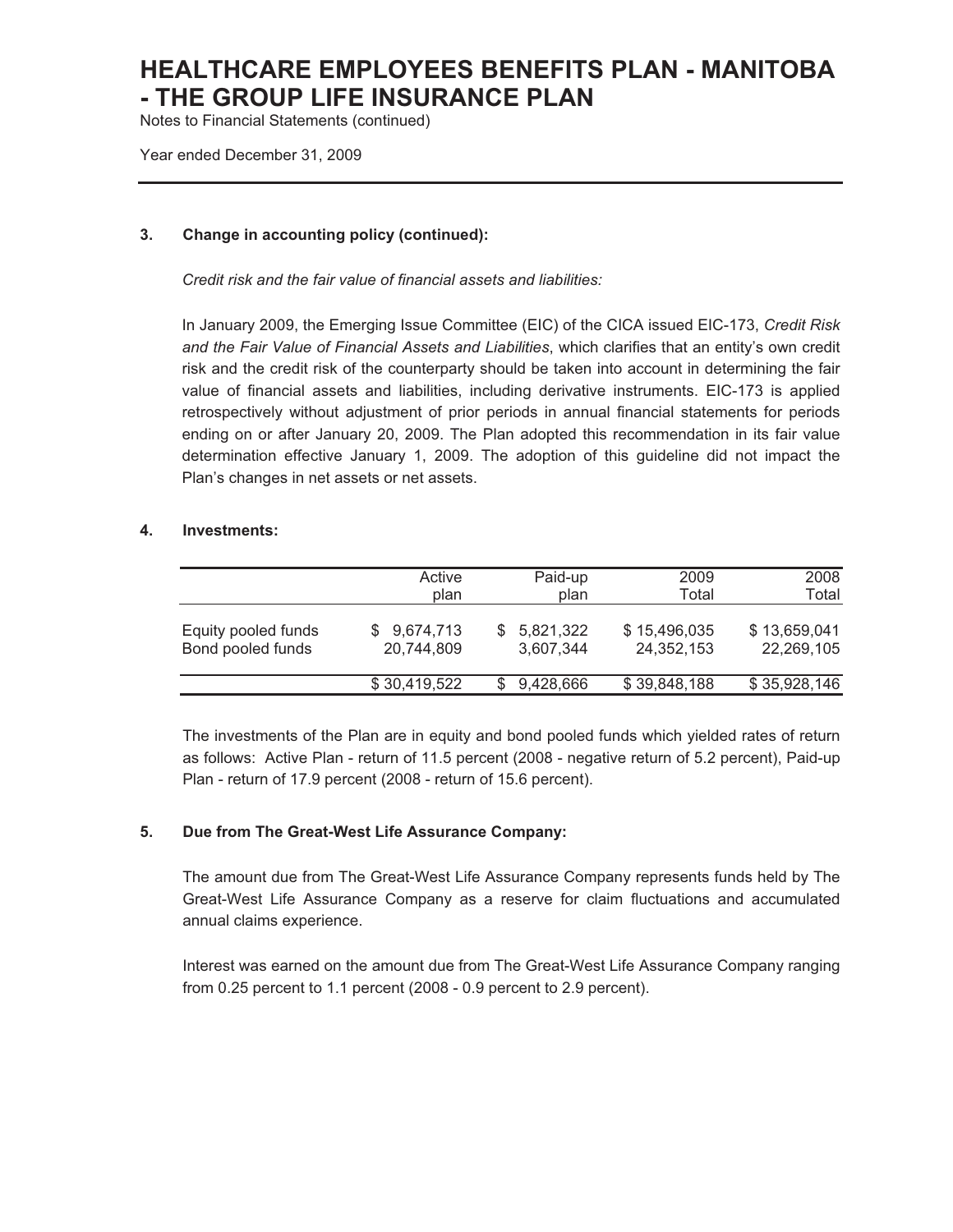Notes to Financial Statements (continued)

Year ended December 31, 2009

#### **6. Capital assets:**

|                                    |              |              |   | 2009     | 2008     |
|------------------------------------|--------------|--------------|---|----------|----------|
|                                    |              | Accumulated  |   | Net book | Net book |
|                                    | Cost         | amortization |   | value    | value    |
| Computer projects<br>- Active Plan | \$<br>72.177 | \$<br>72.177 | S |          | 520      |

#### **7. Role of the actuaries:**

The actuaries have been appointed pursuant to the Trust Agreement. With respect to the preparation of financial statements, the actuaries have been engaged to carry out estimations of the Plan's future paid-up insurance, disability life waiver and IBNR obligations to the members. The estimations are made in accordance with accepted actuarial practice and reported thereon to the Board of Trustees. In performing the estimation of the liabilities, which are by their nature inherently variable, assumptions are made as to the investment rate of return, mortality, retirement and termination rates and salary increments in the future.

#### **8. Obligations for:**

(a) Future paid-up insurance:

The computation of the obligation for future paid-up insurance is performed at least every three years by an independent actuary. The most recent actuarial valuation indicated that at December 31, 2009 the assets of the Paid-up Plan exceeded the actuarially computed liability for future obligations by approximately \$1,376,000.

The assumptions used in determining the actuarial present value of the obligation for future paid-up insurance are management's best estimate and were developed by reference to expected long-term market conditions. Two significant long-term actuarial assumptions used in the valuation were:

- (i) the salary escalation rate was assumed to be 4.0 percent for 2009 and 4.0 percent thereafter;
- (ii) the asset rate of return and discount rate were assumed to be 6.0 percent.

In addition, the actuarial valuation reflects assumptions with regard to mortality, retirement and termination rates.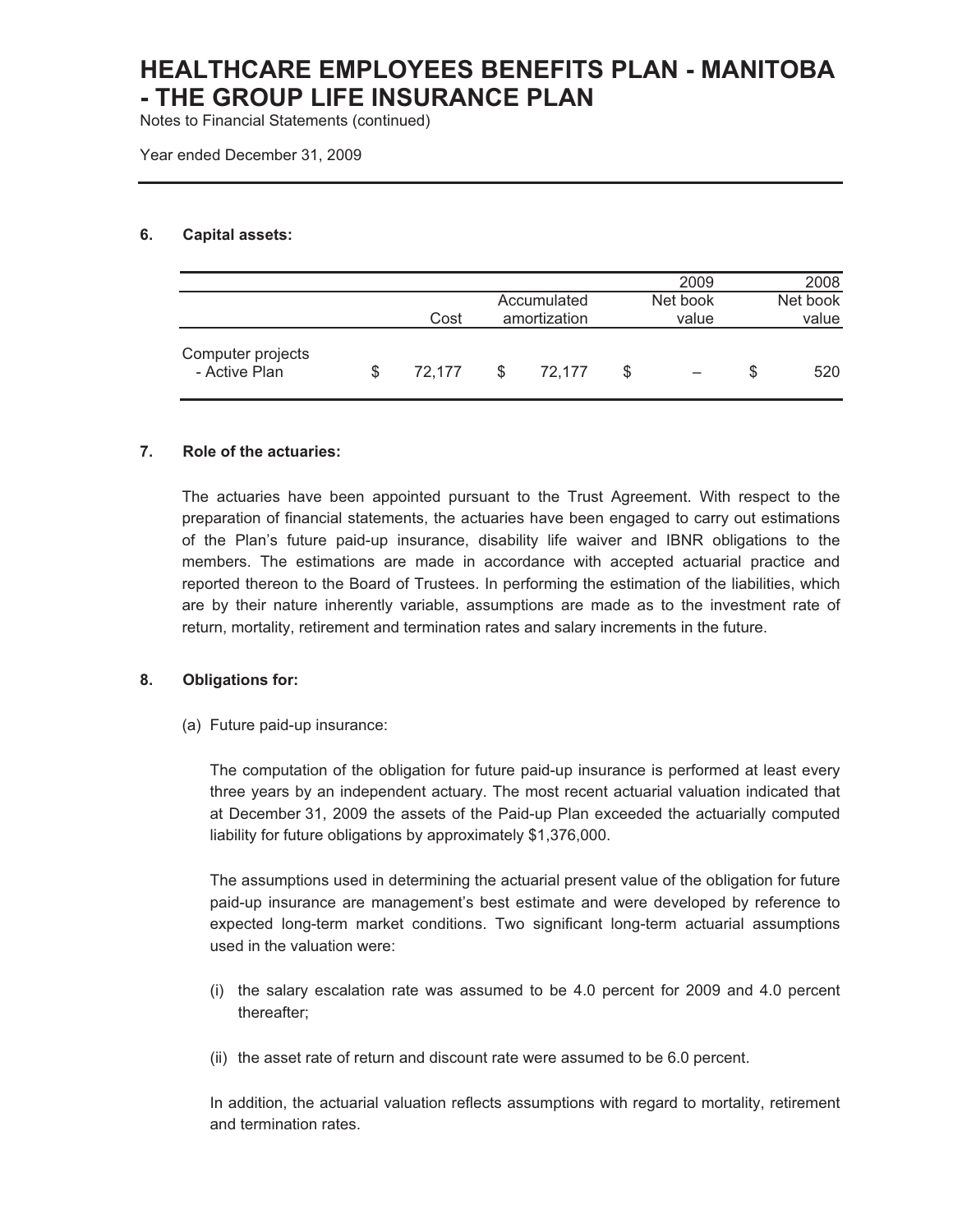Notes to Financial Statements (continued)

Year ended December 31, 2009

#### **8. Obligations for (continued):**

Since there is no intention of extinguishing the future paid-up insurance obligation in the near term, the obligation is calculated by using the going concern actuarial basis. As underlying conditions change over time, management's best estimate assumptions may also change, which could cause a material change in the actuarial value of the obligation for future paid-up insurance.

(b) Disability life waiver:

The obligation for disability life waiver represents the present value of future life insurance claims for members on disability and has been estimated, using the experience tables of the November 2001 Group Life Waiver Study prepared by the Canadian Institute of Actuaries, in the amount of \$12,358,000 (2008 - \$11,144,000). The calculation of the obligation for disability life waiver has been completed by an independent actuary.

For the year ended December 31, 2009, the actuary revised the methodology used to estimate the obligation by including a reserve for the present value of future life insurance payments for unreported claims of disabled members at December 31, 2009. As a result of this change, the obligation increased by \$1,092,000 as at December 31, 2009.

(c) Obligation for incurred but not reported (IBNR):

The obligation for IBNR has been established as at December 31, 2009 as an estimate of claims which have been incurred but not reported at the date of the financial statements. The obligation is based on a study of claims during 2006 through 2009 and the calculation of the obligation has been completed by an independent actuary.

#### **9. Internally restricted:**

The Board of Trustees has approved the establishment of contribution stabilization reserves and investment reserves. The contribution stabilization reserves have been established at amounts equal to 50 percent of the current year's premiums. The investment reserves have been established at amounts equal to 10 percent of the market value of the investments, for each of the Active Plan and Paid-up Plan.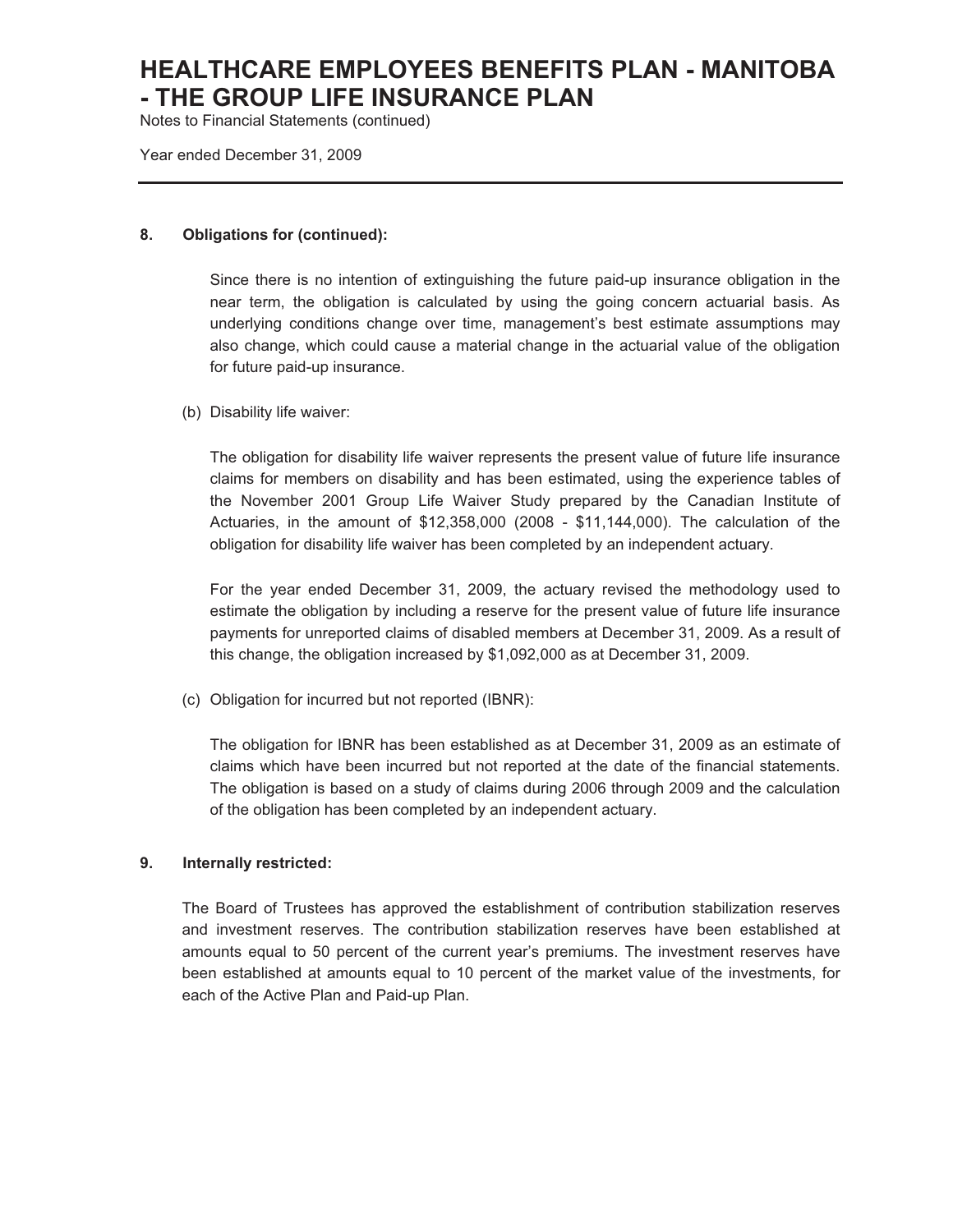Notes to Financial Statements (continued)

Year ended December 31, 2009

#### **10. Risk management and fair value:**

- (a) Market risk:
	- (i) Interest rate risk:

Interest rate risk arises from the possibility that changes in interest rates will affect future cash flows or fair values of financial instruments. The Plan's fixed income investments are exposed to the risk that the value of interest-bearing investments will fluctuate due to changes in the level of market interest rates. The Plan's exposure to interest rate risk is concentrated in its investment in the bond pooled funds. To properly manage the Plan's interest rate risk, appropriate guidelines on the weighting and duration for fixed income investments are set and monitored.

The remaining terms to contractual maturity of fixed income investments at December 31 are as follows:

|                                                             | 2009                                |   | 2008                               |
|-------------------------------------------------------------|-------------------------------------|---|------------------------------------|
| Less than one year<br>One to five years<br>After five years | 753,473<br>10,270,155<br>13,328,525 | S | 592,358<br>9,793,952<br>11,882,795 |
| Total market value                                          | 24,352,153                          |   | 22,269,105                         |

As at December 31, 2009, if the prevailing interest rates were raised or lowered by 100 basis points, with all other factors held constant, net assets would likely have decreased or increased, respectively, by approximately \$1,590,000. The Plan's interest rate sensitivity was determined based on portfolio weighted duration.

(ii) Foreign currency risk:

Foreign currency exposure arises from the Plan's investment in equity and bond pooled funds, which hold investments denominated in U.S. currency. Fluctuations in the relative value of the Canadian dollar against this currency can result in a positive or negative effect on the fair value of investments. The Plan's foreign currency risk is monitored by the investment manager on a quarterly basis.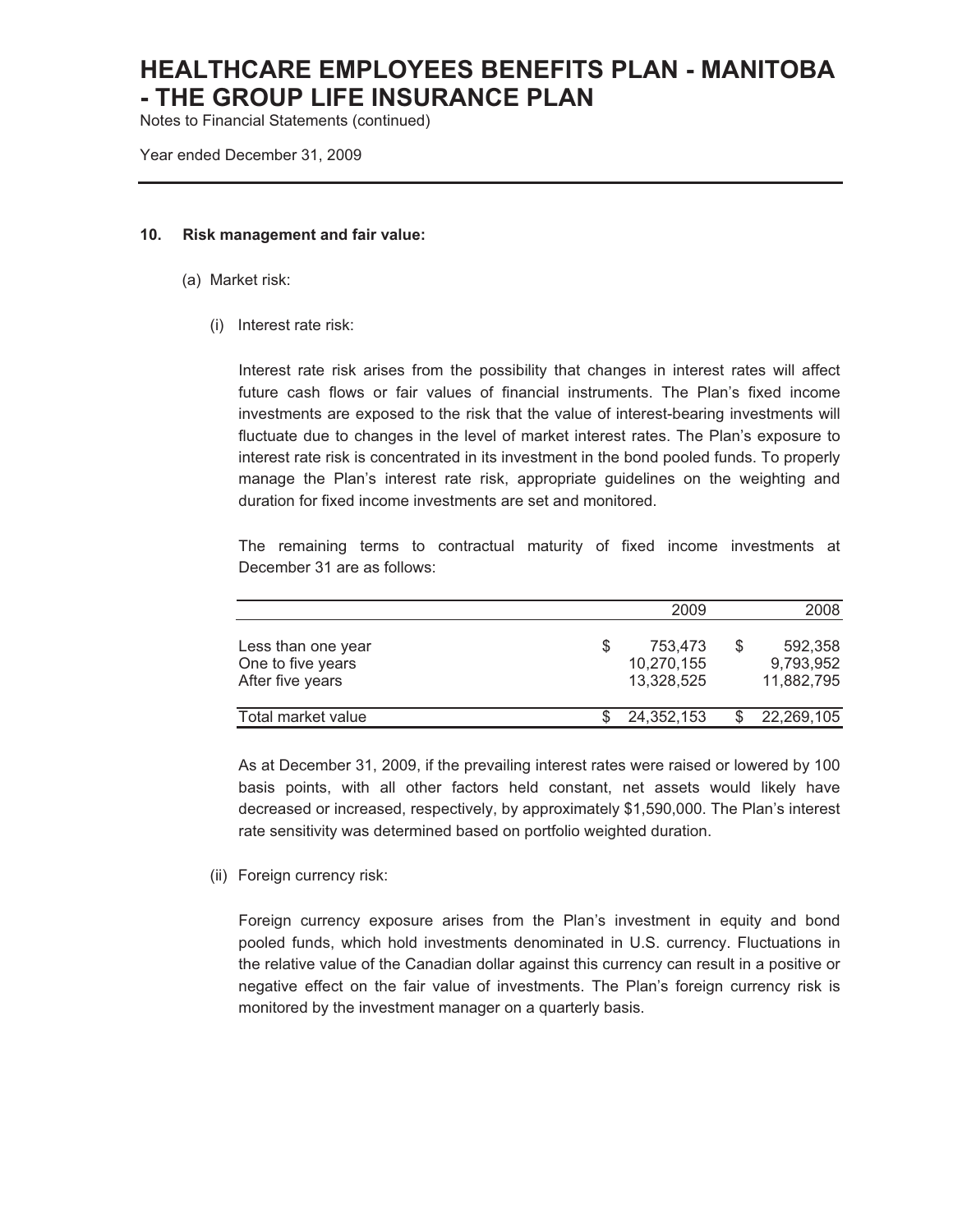Notes to Financial Statements (continued)

Year ended December 31, 2009

#### **10. Risk management and fair value (continued):**

- (a) Market risk (continued):
	- (ii) Foreign currency risk (continued):

The Plan's exposure in investments to foreign currencies to Canadian dollars is shown below:

| As at December 31, 2009 |    | Actual currency<br>exposure | $\%$         |
|-------------------------|----|-----------------------------|--------------|
| Canadian<br>US dollar   | \$ | 31,159,172<br>8,689,016     | 78.2<br>21.8 |
|                         | S  | 39,848,188                  | 100.0        |

A 10 percent increase or decrease in exchange rates, with all other variables held constant, would result in a charge in unrealized gains (losses) of \$869,000.

(iii) Other price risk:

The Plan's investments in equity pooled funds are sensitive to market fluctuations. To properly manage the Plan's other price risk, appropriate guidelines on asset diversification to address specific security, geographic, sector and investment manager risks are set by the Board of Trustees and monitored by the investment managers on a quarterly basis. As at December 31, 2009 a decline of 10 percent in equity values, with all other variables held constant, would have impacted the Plan's equity investments by an approximate unrealized loss of \$1,550,000.

(b) Credit risk:

The Plan is exposed to credit risk, which is the risk that a counterparty will be unable to pay amounts in full when due or requested. The Plan's greatest concentration of credit risk is in its fixed income securities. The fair value of the fixed income securities includes consideration of the creditworthiness of the debt issuer. All transactions in listed securities are settled or paid for upon delivery using approved brokers. The risk of default is considered minimal, as payment is made on a purchase once the securities have been received from the broker. For sales transactions, the securities are released once the broker has made payment.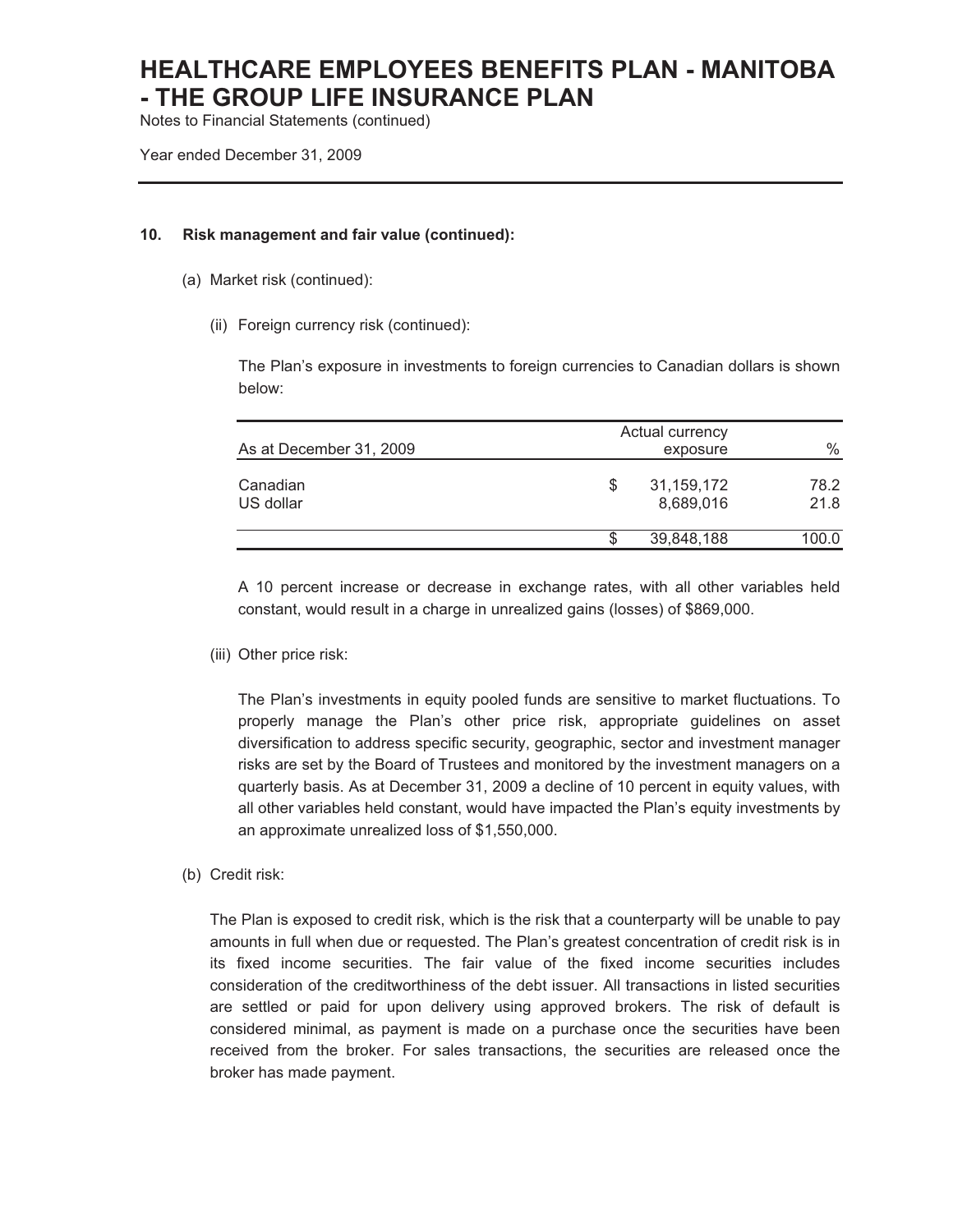Notes to Financial Statements (continued)

Year ended December 31, 2009

#### **10. Risk management and fair value (continued):**

(b) Credit risk (continued):

The breakdown of the Plan's bond pooled funds by credit ratings from various rating agencies is presented below:

|                              | 2009                                                    |                                 | 2008                                                 |                                 |
|------------------------------|---------------------------------------------------------|---------------------------------|------------------------------------------------------|---------------------------------|
| Credit rating                | Market value                                            |                                 | Market value                                         |                                 |
| AAA<br>AA<br>A<br><b>BBB</b> | \$<br>10,227,904<br>5,771,460<br>7,159,533<br>1,047,143 | 42.0%<br>23.7%<br>29.4%<br>4.3% | 9,286,217<br>S.<br>5,723,160<br>6,747,539<br>378,575 | 41.7%<br>25.7%<br>30.3%<br>1.7% |
| Short-term investments       | 146,113                                                 | 0.6%                            | 133,614                                              | 0.6%                            |
|                              | 24,352,153                                              | 100%                            | \$22,269,105                                         | 100%                            |

Credit risk associated with premiums receivable is minimized due to their nature. Premiums are collected from participating members through the payroll process. No provision for doubtful premiums receivable has been recorded in either 2009 or 2008.

(c) Liquidity risk:

Liquidity risk is the possibility that investments of the Plan cannot be readily converted into cash when required. The Plan may be subject to liquidity constraints because of insufficient volume in the markets for the securities of the Plan or other securities may be subject to legal or contractual restrictions on their resale. Liquidity risk is managed by investing the majority of the Plan's assets in investments that are traded in an active market and can be readily disposed. The Plan's premiums payable and accrued liabilities and due to Healthcare Employees Pension Plan - Manitoba balances have contracted maturities of less than one year.

(d) Claims and premiums risk:

The nature of the unpaid claims is such that the establishment of an obligation is based on known facts and interpretation of circumstances, on a case by case basis, and is therefore a complex and dynamic process influenced by a variety of factors.

Consequently, the establishment of obligations and premium rates relies on the judgment and opinions of a number of professionals, on historical precedent and trends, on prevailing legal, economic, social and regulatory trends and on expectations as to future developments. The process of determining premium rates and reserves necessarily involves risks that the actual results will deviate, perhaps substantially, from the best estimates made.